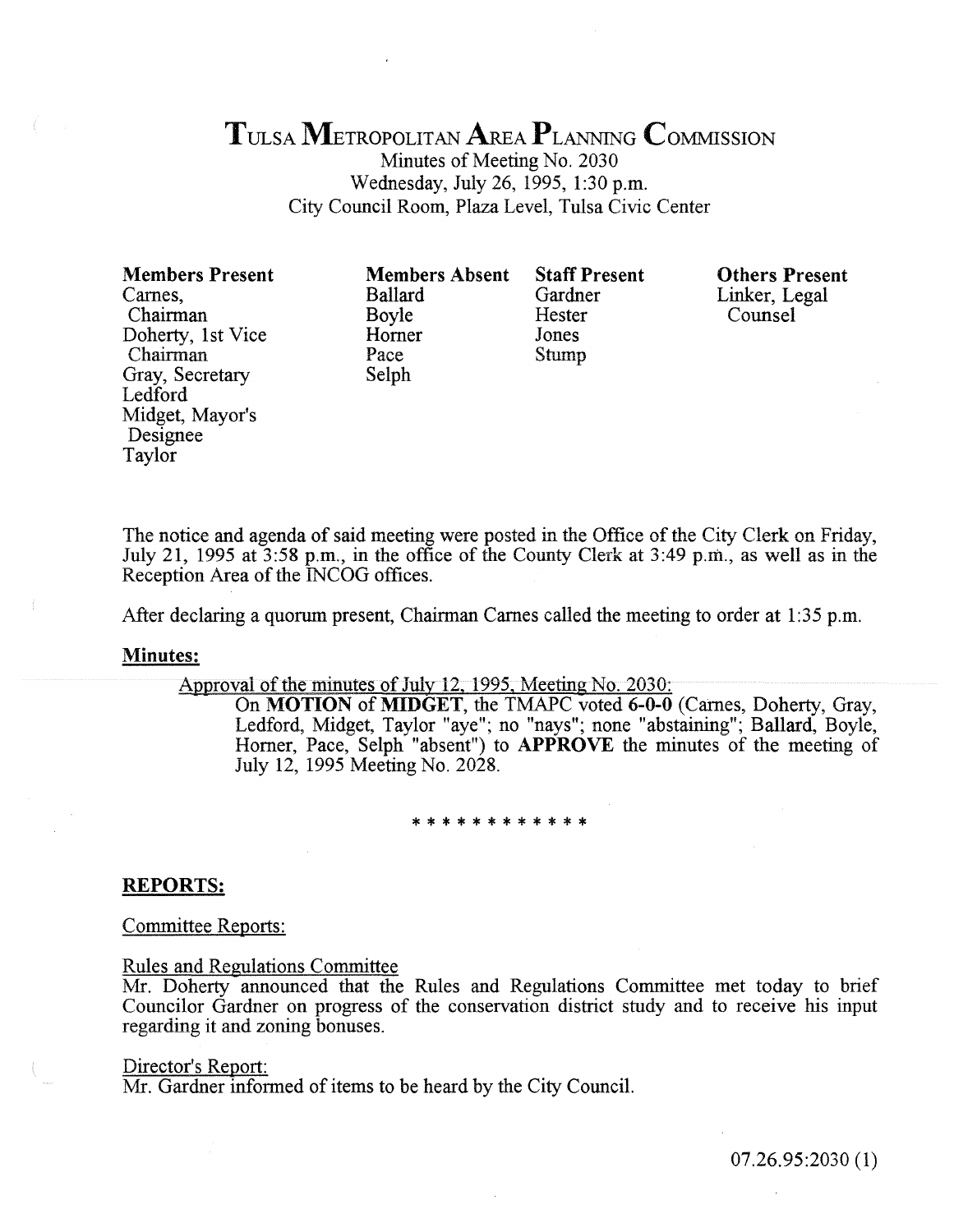## FINAL APPROVAL AND RELEASE:

Gilcrease Oaks (PUD-413-A)(392) (PD-10)(CD-4)

Southeast corner of West Edison Avenue & Gilcrease Museum Road.

#### Staff Comments

Mr. Jones informed that the engineer, Dan Tanner, was present should the Planning Commission have questions regarding the fmal plat approval. Mr. Jones described Gilcrease Oaks as a four-lot commercial and office subdivision plat, approximately 2.29 acres in size, and located north of the northeast corner of I-244 and Gilcrease Museum Road. He informed that the Planning Commission previously reviewed the preliminary plat. Mr. Jones advised that all release letters have been received and Staff recommends approval subject to fmal approval from the Legal Department.

### TMAPC Action; 6 members present:

On MOTION of DOHERTY, the TMAPC voted 5-0-1 (Carnes, Doherty, Gray, Midget, Taylor "aye"; no "nays"; Ledford "abstaining"; Ballard, Boyle, Homer, Pace, Selph "absent") to APPROVE the FINAL PLAT of Gilcrease Oaks and RELEASE same as having met all conditions of approval as recommended by Staff subject to fmal approval from the Legal Department.

\*\*\*\*\*\*\*\*\*\*\*\*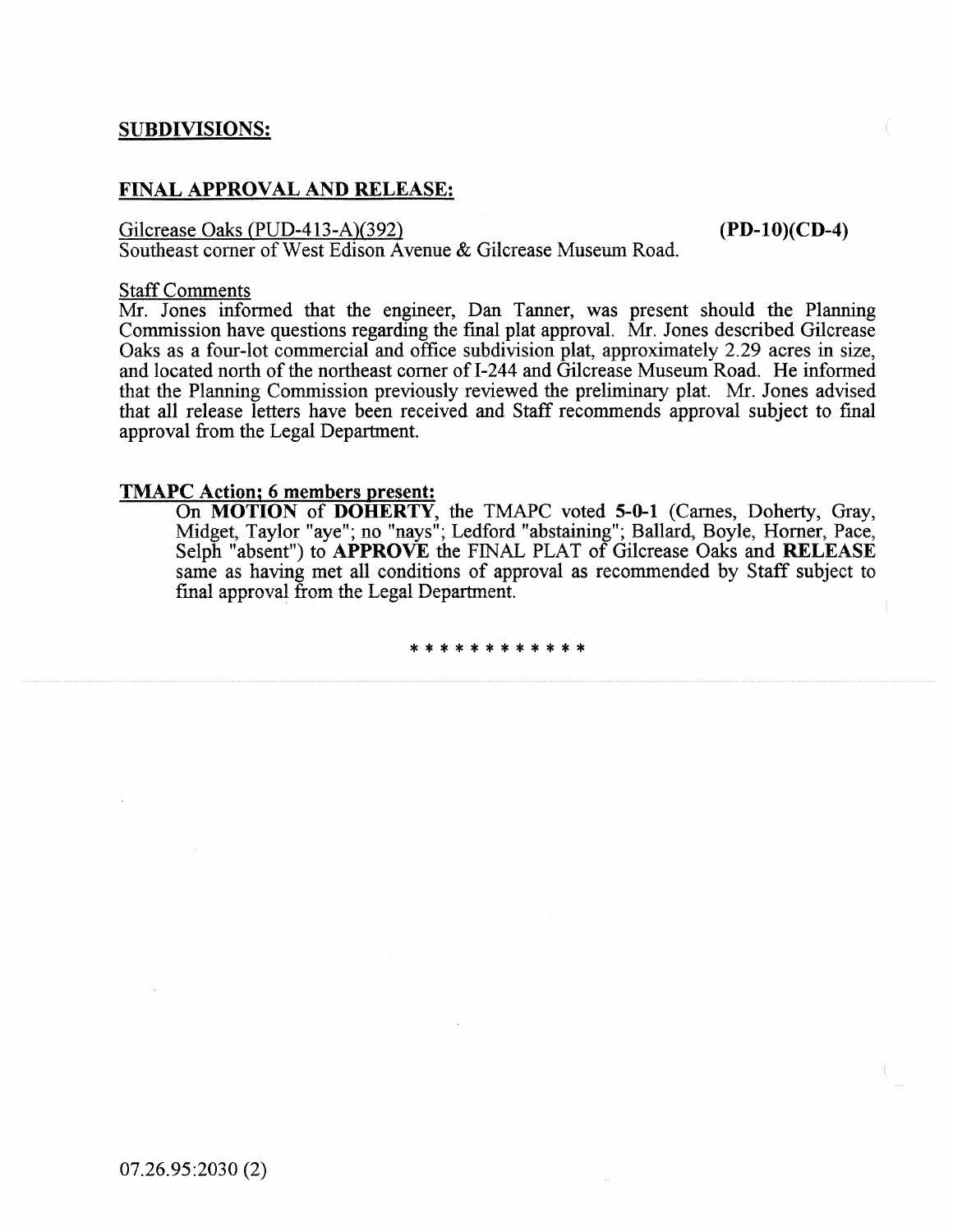#### CONTINUED ZONING PUBLIC HEARING:

Applicant: Georgiana Brown

Application No.: **Z-6493** Present Zoning: RS-3<br>
Applicant: Georgiana Brown Proposed Zoning: CS or IL

Location: North of the northwest corner of East 61st Street South & South Mingo Road. Date of Hearing: July 26, 1995

#### Relationship to the Comprehensive Plan:

The District 18 Plan, a part of the Comprehensive Plan for the Tulsa Metropolitan Area, designates the property as Low Intensity - Residential.

According to the Zoning Matrix the requested CS zoning is not in accordance with the Plan Map.

#### Staff Comments:

Site Analysis: The subject property is 200' x 250' in size, is located on the west side of S. Mingo Road and north of E. 61st Street S. It is flat and partially wooded, and has a singlefamily dwelling on it.

Surrounding Area Analysis: The tract is abutted on the north and south by single-family dwellings, zoned RS-3; to the west by vacant floodway property, zoned RS-3; and to the east by vacant property, zoned RS-3.

Zoning and BOA Historical Summary: The subject tract was zoned RS-3 in 1970. The history of zoning actions in this area indicate that IL zonings have been approved north of the subject tract in Special District 1, Industrial.

Conclusion: The subject property is not identified as being within the future industrial special district, nor within the medium intensity node at 61st Street and S. Mingo Road. Since this lot is isolated between the industrial special district to the north and a medium intensity - commercial node to the south, it appears the Comprehensive Plan should be amended to include this lot in the industrial special district. Therefore, Staff recommends APPROVAL of IL zoning for Z-6493 and amendment of the Comprehensive Plan to include the subject tract within the industrial special district.

There were no interested parties in attendance.

#### TMAPC Action; 6 members present:

On MOTION of TAYLOR, the TMAPC voted 6-0-0 (Carnes, Doherty, Gray, Ledford, Midget, Taylor "aye"; no "nays"; none "abstaining"; Ballard, Boyle, Horner, Pace, Selph "absent") to recommend APPROVAL of IL zoning for Z-6493 as recommended by Staff.

#### LEGAL DESCRIPTION

Lots 9 and 10, Block 2, Anderson Addition, and located north of the northeast corner of East 61st Street South and South Mingo Road, Tulsa, Oklahoma.

\*\*\*\*\*\*\*\*\*\*\*\*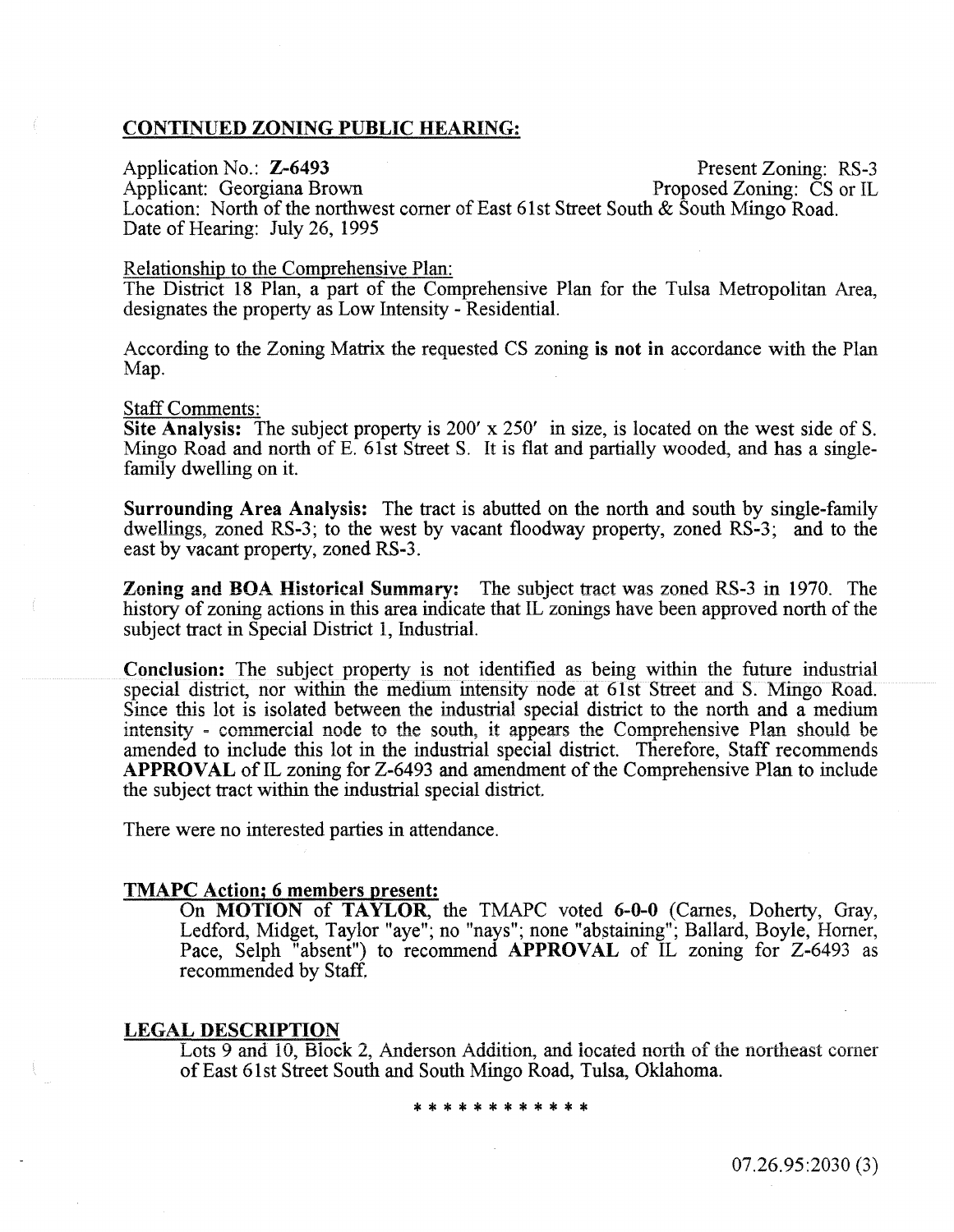Application No.: **Z-6480/PUD-539** Present Zoning: RS-3/RM-1<br>Applicant: Kathryn Herwig & Robert Oliver Proposed Zoning: CS Applicant: Kathryn Herwig & Robert Oliver Location: Southeast comer of South 123rd East Avenue & E. 7th Street. Date of Hearing: July 26, 1995 Presentation to TMAPC: Kathryn Herwig

#### **Relationship to the Comprehensive Plan:**

The District 17 Plan, a part of the Comprehensive Plan for the Tulsa Metropolitan Area, designates the subject property as Low Intensity- No Specific Land Use, Corridor and on the south 330' of the tract, Medium Intensity Linear Development Area.

According to the Zoning Matrix the requested CS is not in accordance with the Plan Map except in the south 330' of the request where, with a PUD, it may be found in conformance.

#### Staff Comments:

Site Analysis: The subject property is approximately 13.67 acres in size. It is partially wooded, gently sloping, and the north portion of the lot is vacant and zoned RM-1 and RS-3. The southern portion fronts on East 11th Street South, contains a boat sales and is zoned CS.

Surrounding Area Analysis: The subject tract is abutted on the north, east and west by single-family homes, zoned RS-2 and RS-3; to the south by East 11th Street South and on the south side of the street is a public school parking lot, zoned RS-3.

Zoning and BOA Historical Summary: The tract to the southeast of the subject tract was approved for CS zoning in 1990, but an ordinance was never published. The portion of the subject tract that has the boat sales was rezoned from RS-3 to  $\tilde{C}S$  in 1984.

Conclusion: The Comprehensive Plan. designates all but the south 330' of the subiect tract as Low Intensity - No Specific Land Use and encourages Planned Unit Developments in this area in order to reduce the impact of underlying zoning on abutting low intensity residential areas. The tract has 125' of frontage on an arterial street (11th Street). It is primarily in the interior of the section. Such zoning would be harmful to existing development and contrary to the Comprehensive Plan. Therefore, Staff recommends DENIAL of CS zoning for Z-6480 on all but the south 330'. If the TMAPC is inclined to allow the development proposed under PUD-539, Staff would recommend that only the area contained within Development Area B be rezoned CS and the remainder of the request be rezoned OL. If the zoning ordinance is subsequently amended to allow mini-storage in zoning districts such as OM or RM-2, Staff would suggest that Development Area B be rezoned to one of these zoning districts.

#### AND

#### PUD-539

The applicant is proposing a commercial PUD with three development areas. The PUD is accompanied by a rezoning request (Z-6480) for *CS* zoning on the entire PUD. Area A contains a boat sales business. Area B is proposed for mini-storage and boat storage and Area C is proposed as open space to accommodate the flood plain area at the northern end of the tract.

07.26.95:2030 (4)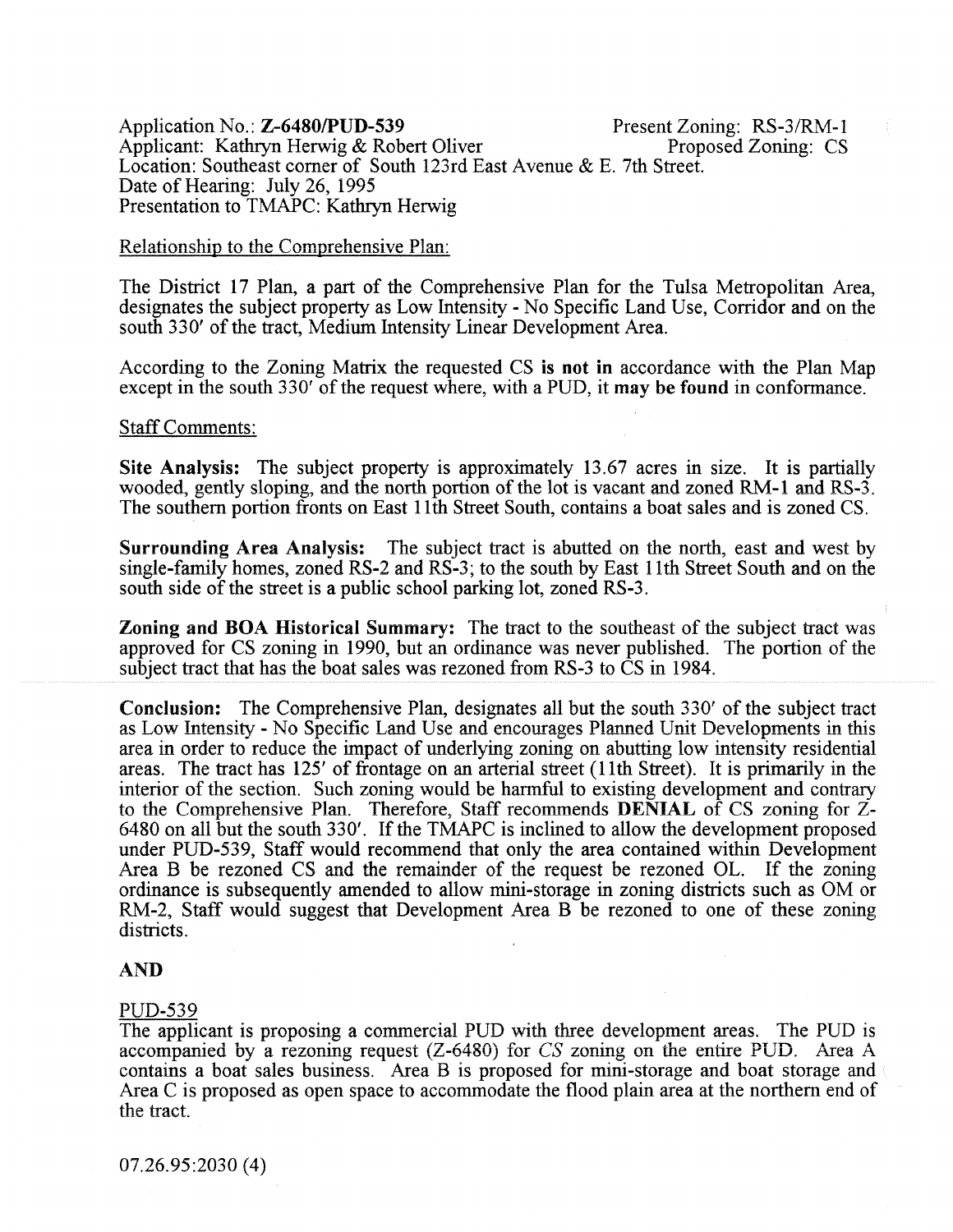The request to rezone the lots not fronting 11th Street to CS is not in accordance with the Comprehensive Plan and therefore Staff recommends DENIAL of the PUD. If the Planning Commission is inclined to recommend approval of the CS zoning, Staff would recommend only Area B be rezoned CS. Area B, except the lot fronting 11th Street, should subsequently be changed to an office or multifamily zoning district if the Tulsa Zoning Code is amended to allow mini-storage in such districts.

If the CS zoning is supported for the interior of the PUD, Staff would recommend the following PUD development standards:

1. The applicant's Outline Development Plan and Text be made a condition of approval unless modified herein.

#### 2. Development Standards:

#### Land Area (Gross): (Net): Permitted Uses: Maximum Building Floor Area: Maximum Building Height: Minimum Building Setback From centerline of 11th Street: From centerline of 123rd East Avenue: Minimum Landscaped Open Space: 3.58 acres 2.90 acres Boat sales, service and storage and all uses permitted by right in a CS district, except Use Unit 12a 50,000 SF 35' 100' 50' 10% of lot

#### DEVELOPMENT AREA A:

### DEVELOPMENT AREA B:

| Land Area (Gross):                                                    | 10.67 acres                                |
|-----------------------------------------------------------------------|--------------------------------------------|
| (Net):                                                                | 10.14 acres                                |
| <b>Permitted Uses:</b>                                                | Mini-storage/boat storage and repair* only |
| Maximum Building Floor Area:                                          | 230,000 SF                                 |
| <b>Maximum Building Height</b>                                        |                                            |
| <b>Storage Buildings</b>                                              |                                            |
| within 100' of east $&$ west boundaries of Area B:<br>14'             |                                            |
| $20^{\circ}$<br>more than 100' from east & west boundaries of Area B: |                                            |
| Managers/Guards Quarters:                                             | 1 story                                    |
| Minimum Building Setbacks                                             |                                            |
| From centerline of 11th Street:                                       | 100"                                       |
| From centerline of 123rd East Avenue:                                 | $**40'$                                    |
| From east boundary of Area B:                                         | 15'                                        |
| Minimum Landscaped Open Space:                                        | $10\%$ of lot                              |

- \* *Any boat repair use shall be set back 150 'from the east boundary of Area B.\*\**
- Modified by the Planning Commission.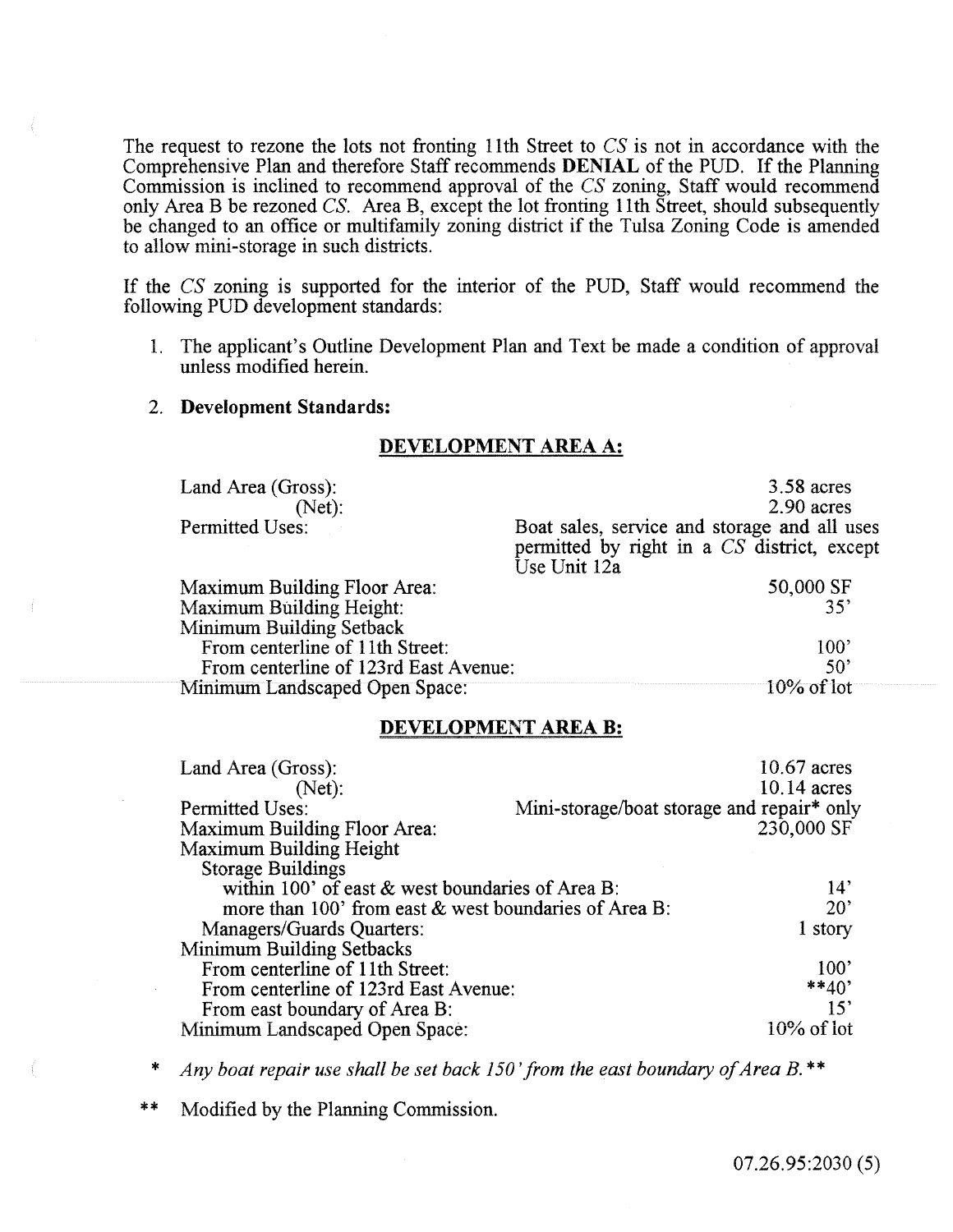## DEVELOPMENT AREA C:

Land Area (Gross): (Net): Permitted Uses:

4.96 acres 4.44 acres Open space; no structures, fences or storage of any kind is permitted

- 3. In Development Area B the following design standards shall apply:
	- a. Only emergency vehicular ingress or egress shall be permitted on 123rd East Avenue.
	- b. No outside storage doors to storage areas or metal building walls shall be visible to persons standing in the right-of-way of 123rd East Avenue or near the east boundary of the development area. The rear walls of the mini-storage buildings shall be used whenever possible to provide screening of the interior of the storage and/or repair areas. Where that is not possible, an 8' high non-metal screening wall or fence shall be provided.
	- c. A landscaped strip at least 15' wide on the west and 15' wide on the east shall be provided with trees provided a maximum of 40' apart.
- 4. Signage:

Ground Signs are only permitted on the 11th Street frontage and must be at least 75' from a residentially-zoned property. They shall also comply with the requirements of Section 1103.B.2 of the Tulsa Zoning Code.

Wall Signs are only permitted on building walls within 250' of the centerline of 11th Street and shall comply with the requirements of 1103 .B.2 of the Tulsa Zoning Code.

- 5. If existing trees and other vegetation in Area C are removed, the Planning Commission may require buffering and/ or screening of the uses in Area B.
- 6. No Zoning Clearance Permit shall be issued for a development area within the PUD until a Detail Site Plan for the development area, which includes all buildings and required parking, has been submitted to the TMAPC and approved as being in compliance with the approved PUD Development Standards.
- 7. A Detail Landscape Plan for each development area shall be submitted to the TMAPC for review and approval. A landscape architect registered in the State of Oklahoma shall certify to the zoning officer that all required landscaping and screening fences have been installed in accordance with the approved Landscape Plan for that development area prior to issuance of an Occupancy Permit. The landscaping materials required under the approved Plan shall be maintained and replaced as needed, as a continuing condition of the granting of an Occupancy Permit.
- 8. No sign permits shall be issued for erection of a sign within a development area of the PUD until a Detail Sign Plan for that development area has been submitted to the TMAPC and approved as being in compliance with the approved PUD Development Standards.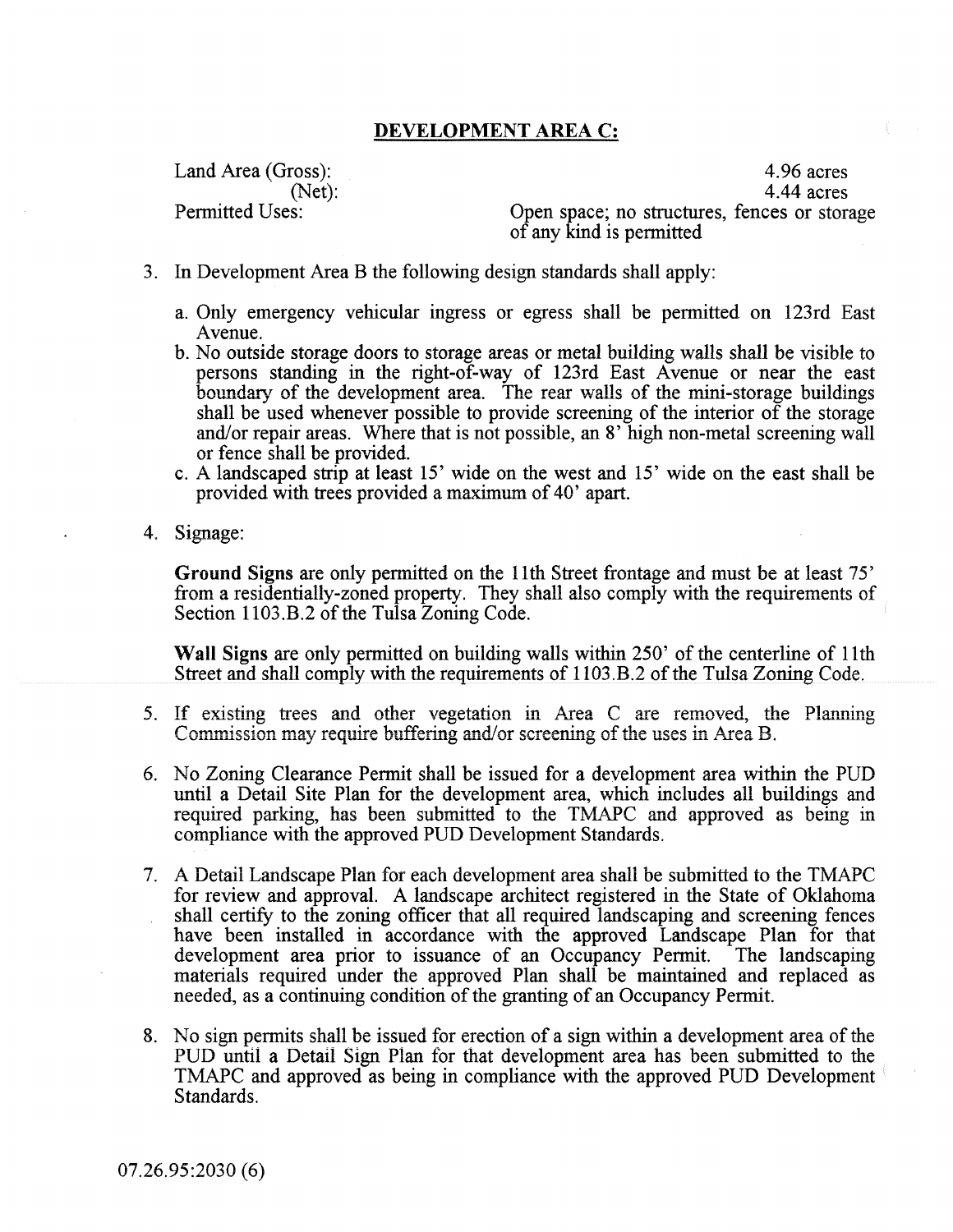- 9. All trash, mechanical and equipment areas shall be screened from public view by persons standing at ground level.
- 10. All parking lot lighting shall be directed downward and away from adjacent residential areas. Light standards shall be limited to a maximum height of 16 feet in Development Area B.
- 11. The Department of Pubiic Works or a Professional Engineer registered in the State of Oklahoma shall certify to the zoning officer that all required stormwater drainage structures and detention areas serving a development area have been installed in accordance with the approved plans prior to issuance of an Occupancy Permit.
- 12. No Building Permit shall be issued until the requirements of Section 1107E of the Zoning Code have been satisfied and approved by the TMAPC and filed of record in the County Clerk's office, incorporating within the restrictive covenants the PUD conditions of approval and making the City beneficiary to said covenants.
- 13. Subject to conditions recommended by the Technical Advisory Committee during the subdivision platting process which are approved by TMAPC.

# Applicant's Comments<br>Kathryn Herwig

#### 5416 South Yale, Suite 600 74135

Ms. Herwig, attorney for the applicant, wanted to ensure that in Development Area "A" boat service and repair were synonymous. Staff informed that they were.

Ms. Herwig requested that in Development Area "B" the minimum building setback from centerline of 123rd East Avenue be modified to 40'. She informed that none of the lots across the street from Area "B" are being utilized as residences, but rather are used for storage by Lowrance Electronics. Ms. Herwig asked that the asterisk comment in Development Area "B" regarding setback for boat repair be removed and a condition imposed for screening.

There was discussion among the Planning Commission of ensuring protection of the residents to the east of the subject tract from repair materials. It was the consensus of the Planning Commission to remove the setback requirements only from the west boundary of Development Area "B".

#### TMAPC Action; 6 members present:

On MOTION of DOHERTY, the TMAPC voted 6-0-0 (Carnes, Doherty, Gray, Ledford, Midget, Taylor "aye"; no "nays"; "abstaining"; Ballard, Boyle, Homer, Pace, Selph "absent") to recommend APPROVAL of Z-6480 for CS zoning in Area "B", and OL zoning in Area "C" and APPROVAL of PUD 539 as recommended by Staff with the following modifications:

- 1) Development Area "B": the minimum building setback from centerline of 123rd East Avenue be modified to 40'.
- 2) \* *Any boat repair use shall be set back 150 'from the east boundary of Area B.*

07.26.95:2030 (7)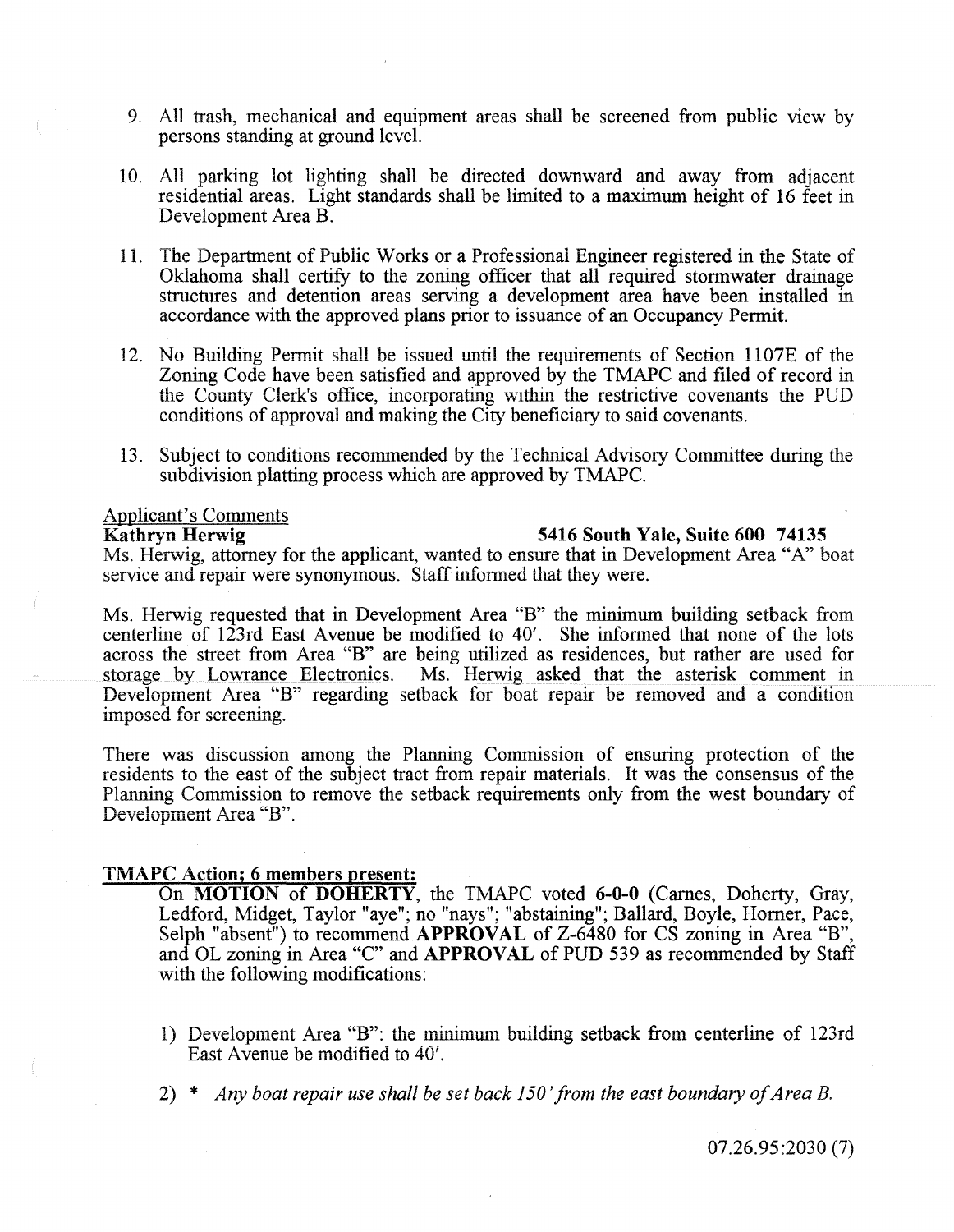#### LEGAL DESCRIPTION PUD 539

Blocks 1, 2, and 3 of Pennant Addition, an Addition in the City of Tulsa, Tulsa County, Oklahoma, and also part of E. 7th Street S., E. 11th Street S., and S. 123rd East Ave., said tract of land being more particularly described as follows, to-wit: Beginning at a point that is the centerline of said S. 123rd East Ave. and E. 11th Street S., said point being 25' Westerly of and 50' Southerly of the Southwest corner of said Block 3 of Pennant Addition; thence N 00°34'14" W along the centerline of said S. 123rd East Ave. for 1,329.06' to the intersection of the centerline of E. 7th Street S. and S. 123rd East Ave.; thence S 89°55'18" E along the centerline of said E. 7th Street S. for 659.02'; thence S 00°27'44" E along a Northerly extension of and along the Easterly line of said Blocks 1 and 2 of Pennant Addition for 981. 99' to the Southeast corner of said Block 2; thence N 89°58'45" W along the Southerly line of Block 2 for 106.50' to a point on the Easterly line of said Block 3; thence S 00°28'47" E along the Easterly line of Block 3 and a Southerly extension thereof for 346.18' to a point in the centerline of said E. 11th Street S.; thence due West along said centerline for 550.10' to the Point of Beginning of said tract of land, and located north and east of the northeast corner of 123rd East Avenue and East 11th Street South.

#### LEGAL DESCRIPTION FOR AREA TO BE ZONED CS (Development Area B)

A TRACT OF LAND THAT IS PART OF BLOCKS-1, 2, AND 3 OF "PENNANT ADDITION", AN ADDITION TO THE CITY OF TULSA, TULSA COUNTY, OKLAHOMA, AND ALSO PART OF EAST 9TH STREET SOUTH AND SOUTH 125TH EAST AVENUE, SAID TRACT OF LAND BEING MORE PARTICULARLY DESCRIBED AS FOLLOWS, TO-WIT: STARTING AT THE NORTHWEST CORNER OF SAID BLOCK-1; THENCE S 00'34'14" E ALONG THE WESTERLY LINE OF SAID BLOCK-1 FOR 249.02' TO THE "POINT OF BEGINNING" OF SAID TRACT OF LAND; THENCE S 85'08'37" E FOR 317.99'; THENCE S 65'12'22" E FOR 350.34' TO A POINT ON THE EASTERLY LINE OF BLOCK-2 OF "PENNANT ADDITION"; THENCE S 00'27'44" E ALONG SAID EASTERLY LINE FOR 535.00' TO A POINT THAT IS THE MOST EASTERLY SOUTHEAST CORNER OF SAID BLOCK-2; THENCE N 89°58'45" W ALONG A SOUTHERLY LINE OF BLOCK-2 FOR 106.50'; THENCE S 00'28'47" E ALONG A EASTERLY LINE OF BLOCK-3 FOR 296.18' TO THE SOUTHEAST CORNER OF BLOCK-3; THENCE DUE WEST ALONG THE SOUTHERLY LINE OF BLOCK-3 FOR 125.00'; THENCE N 00'28'47" W AND PARALLEL WITH THE EASTERLY LINE OF BLOCK-3 FOR 316.18' TO A POINT ON THE SOUTHERLY LINE OF BLOCK-2; THENCE DUE WEST ALONG THE SOUTHERLY LINE OF BLOCK-2 FOR 400.68' TO A POINT, SAID POINT BEING THE MOST WESTERLY SOUTHWEST CORNER OF BLOCK-2; THENCE N 00'34'14" W ALONG THE WESTERLY LINE OF BLOCK-2 AND THE WESTERLY LINE OF BLOCK-1 FOR 688.82' TO THE "POINT OF BEGINNING" OF SAID TRACT OF LAND.

THE ABOVE DESCRIBED TRACT OF LAND CONTAINS 10.1348 ACRES.

#### LEGAL DESCRIPTION FOR AREA TO BE ZONED OL (Development Area C)

A TRACT OF LAND THAT IS PART OF BLOCKS-I AND 2 OF "PENNANT ADDITION", AN ADDITION TO THE CITY OF TULSA, TULSA COUNTY, OKLAHOMA, AND ALSO PART OF SOUTH 125TH EAST AVENUE, SAID TRACT OF LAND BEING MORE PARTICULARLY DESCRIBED AS FOLLOWS, TO-WIT: "BEGINNING AT A POINT" THAT IS THE NORTHWEST CORNER OF SAID BLOCK-1 OF "PENNANT ADDITION"; THENCE S 89'55' 18" E ALONG THE NORTHERLY LINE OF SAID BLOCK-1 AND ALONG THE NORTHERLY LINE OF BLOCK-2 FOR 633.97' TO A POINT THAT IS THE NORTHEAST CORNER OF LOT-1 IN SAID BLOCK-2; THENCE S 00°27'44" E ALONG THE EASTERLY LINE OF BLOCK-2 FOR 421.99'; THENCE N 65"12'22" W FOR 350.34'; THENCE N 85'08'37" W FOR 317.99' TO A POINT ON THE WESTERLY LINE OF BLOCK-1; THENCE N 00°34'14" W ALONG SAID WESTERLY LINE FOR 249.02' TO THE "POINT OF BEGINNING" OF SAID TRACT OF LAND.

07.26.95:2030 (8) THE ABOVE DESCRIBED TRACT OF LAND CONTAINS 4.4443 ACRES.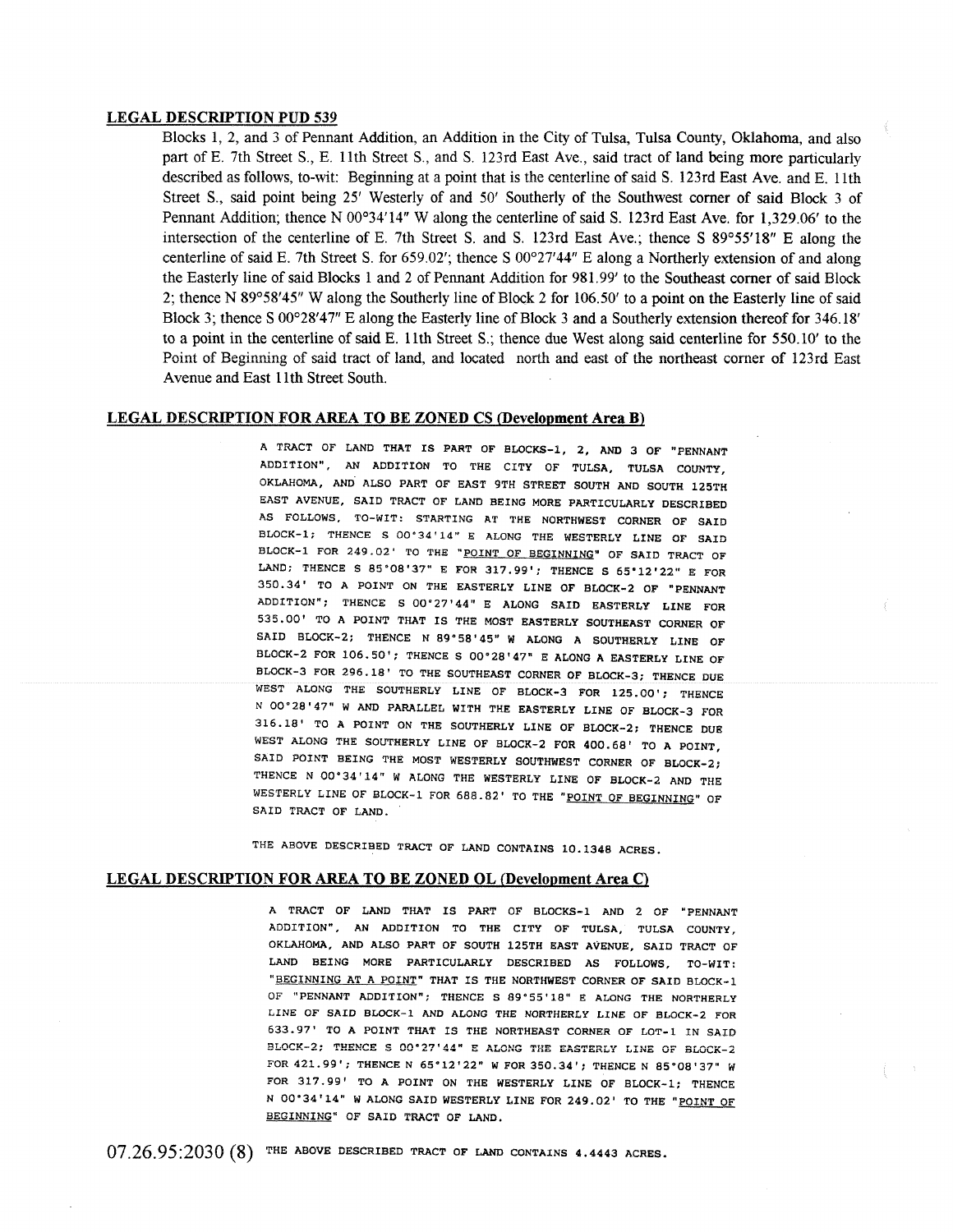## ZONING PUBLIC HEARING:

Application No.: Z-6497 Applicant: B. Wayne Alberty Location: 1345 South 129th East Avenue Date of Hearing: July 26, 1995 Presentation to TMAPC: Wayne Alberty

Present Zoning: RS-2 Proposed Zoning: RD

#### Relationship to the Comprehensive Plan:

The District 17 Plan, a part of the Comprehensive Plan for the Tulsa Metropolitan Area, designates the property as Low Intensity- No Specific Land Use.

According to the Zoning Matrix the requested RD zoning may be found in accordance with the Plan Map.

#### Staff Comments:

Site Analysis: The subject property is 10 acres in size. It is gently sloping, non-wooded, vacant and zoned RS-2

Surrounding Area Analysis: The tract is abutted on the south and east by single-family dwellings, zoned RS-2; to the north by a vacant lot and a single-family dwelling, zoned RS-2; to the west by S. 129th East Avenue and beyond that by single-family dwellings and a church, zoned RS-3.

Zoning and BOA Historical Summary: The subject tract was zoned RS-2 in 1970 and the Tulsa Board of Adjustment approved a special exception for a church use on the property in 1994. The church was never constructed.

Conclusion: The Comprehensive Plan designates the property as Low Intensity - No Specific Land Use. The Comprehensive Plan also recommends development be designed and maintained so as to be compatible with surrounding land uses and existing development. Staff therefore recommends APPROVAL of RD zoning for Z-6497 on all but the east 120' of Lots 1-4 and the south 120' of Lots 4 and 5. This would continue an RS-2 zoning pattern on both sides of 131st East Avenue and 14th Street South.

#### Applicant's Comments

Wayne Alberty informed that his client has a contract on the property subject to the satisfactory approval of duplex zoning of the property. He presented an aerial photograph of the area and presented a detailed description of the surrounding area. Mr. Alberty pointed out the existing multifamily development south of the subject tract containing duplexes, fourplexes, and apartments. He characterized the area as being diverse, well-maintained and quiet. Mr. Alberty informed that the development will have an interior orientation, and all access will be from 129th East Avenue.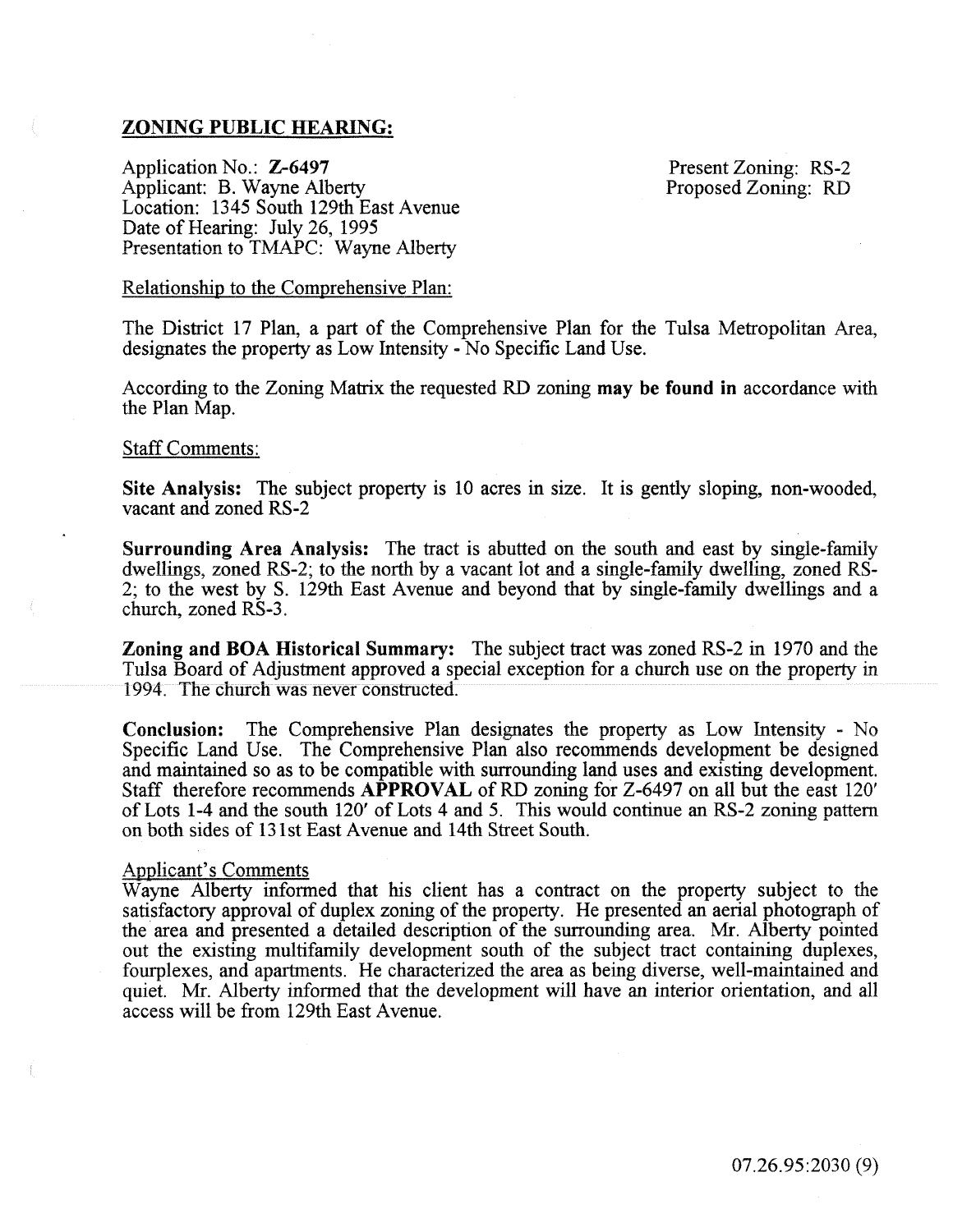Responding to questions from the Planning Commission, Mr. Alberty expressed agreement with Staff recommendation for setbacks on the east and south sides of the tract, realizing that this will require a PUD. Mr. Alberty addressed concerns over drainage of the property and advised that drainage will be handled in a manner consistent with the requirements imposed by Stormwater Management. He acknowledged that off-site sanitary sewer connections will be required.

# Interested Parties<br>Joe B. McGinnis Jr.

Mr. McGinnis described drainage problems in the area, and he specifically addressed problems experienced on his property. He detailed how the City has caused drainage problems to his property worsened by the construction of 129th Street. Mr. McGinnis presented photographs depicting standing water in the area after a rainfall. He declared that the existing system is not adequate to handle area drainage. Mr. McGinnis expressed opposition to duplex development of the subject tract because of the total quantity of runoff from the proposed development.

#### Judy Crosby 1335 South 132 East Avenue 74108

Ms. Crosby presented a map depicting those residents in the area opposed to the proposed zoning change. She presented a petition (56 signatures) of Romoland Addition residents and residents west of 129th East Avenue ( 180 signatures) opposing the zoning change. Ms. Crosby stated reasons of opposition to high density and additional water saturation in the area. Ms. Crosby stated that under the current RS-2 zoning, up to 40 homes would be allowed on the tract and residents see no reason to change the zoning to RD.

Mr. Chumley discussed problems with drainage in the area, and he voiced concerns over increased traffic that the proposed development would create. Mr. Chumley also expressed concern that property values may decrease.

#### James Madison 1224 South 133rd East Avenue 74108

Mr. Madison presented photographs of water standing across 131st East Avenue at 14th Street. He informed that the City was called to dig a ditch to allow the drain to work properly. Mr. Madison addressed the natural flow of water across the subject tract. He suggested that the best use of the property would be for Stormwater Management to make a detention pond of it. Mr. Madison also informed of speeding traffic and littering in the area from residents in the apartments along 131st East Avenue. He advised that the property is in the 100-year flood plain.

Ms. Moore expressed opposition to the proposed development and reiterated concerns over drainage and speeding traffic in the area.

#### Joe B. Chumley 1414 South 133rd East Avenue 74108

### Francis Moore 1313 South 133rd 74108

# 1223 South 129th East Avenue 74108-3903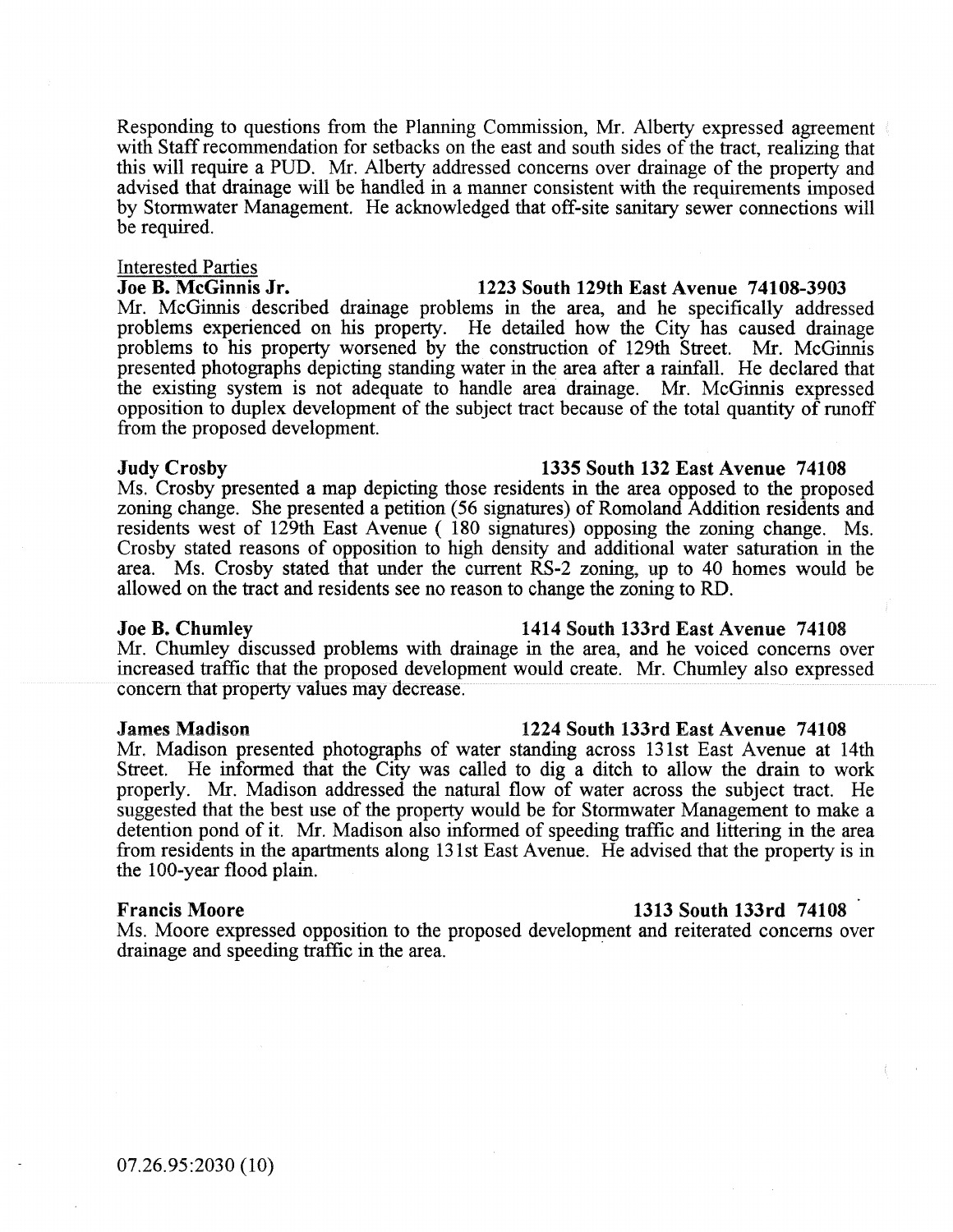Interested Parties Larry D. Duke Paula Hamm Raymond Joe Adams Mr. & Mrs. Joel Ingram Mr. & Mrs. Cecil Allen Bob Turnell Lee Martin Willard Adams Helen 0. Vaughan

1919 West Seminole 74127 755 South 138th East Avenue 74108 8158 South 225tb East Avenue, Broken Arrow 74014 1210 South 133rd East Avenue 74108 1437 South 131 East Avenue 74108 1333 South 131 East Avenue 74108 1212 South 135th East Avenue 74108 1323 South 131st East Avenue 74108 1320 South 133rd East Avenue 74108

The above-listed individuals were present and are opposed to rezoning the subject tract.

#### Applicant's Rebuttal

Mr. Alberty acknowledged that no development can occur on the subject tract without meeting City regulations. He noted that upon further study, the developer may discover that requirements are so severe that no development may occur. Mr. Alberty noted that because of the stringent requirements the City places on developers, it is possible that the drainage problems currently experienced by area residents may be improved.

It was the consensus of the Planning Commission that RD zoning may be harmful to surrounding areas and create more density than the applicant is proposing. The Planning Commission suggested that a PUD would restrict the number of structures allowed and be beneficial to the neighborhood.

Ms. Gray expressed opposition to fees-in-lieu-of due to the severity of drainage problems in the area. She urged that the neighborhood form a Homeowners' Association to work in the development process to ensure that their interests are served.

After discussion, it was decided that a two-week continuance would be adequate to detennine whether the applicant will go forward with a PUD. If the applicant does not proceed with the PUD, the application wili be withdrawn. The Planning Commission instructed Staff to notify the above-listed interested parties of the date the PUD will be heard, which will be determined at the August 9, 1995 meeting.

#### TMAPC Action; 6 members present:

On MOTION of TAYLOR, the TMAPC voted 6-0-0 (Carnes, Doherty, Gray, Ledford, Midget, Taylor "aye"; no "nays"; "abstaining"; Ballard, Boyle, Homer, Pace, Selph "absent") to **CONTINUE** Z-6497 to August 9, 1995.

#### LEGAL DESCRIPTION

Lots 1 through 8, Block 5, Romoland Addition, and located on the southeast comer of East 13th Street South and South 129th East Avenue, Tulsa, Oklahoma.

\* \* \* \* \* \* \* \* \* \* \*

07.26.95:2030 (11)